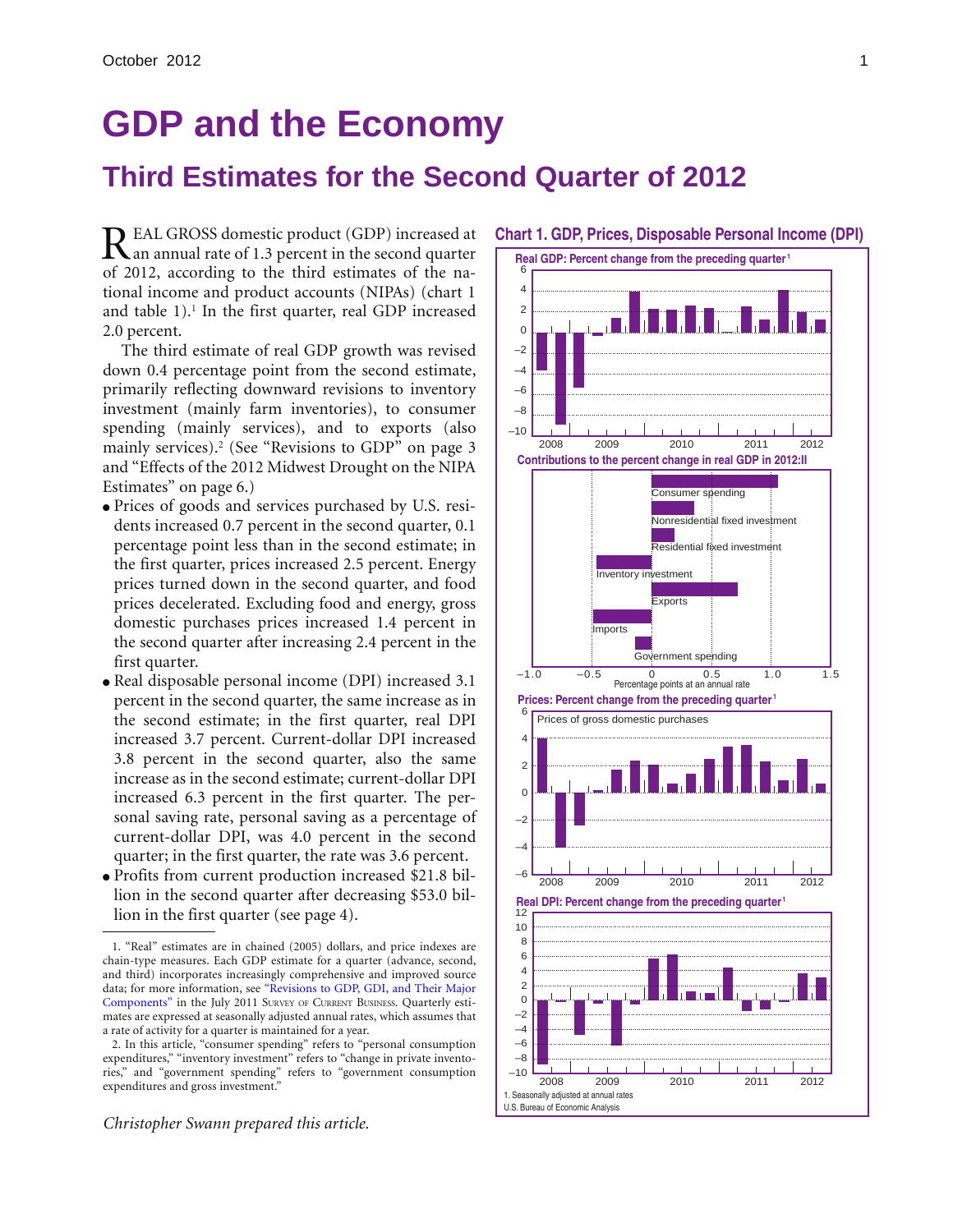### **Real GDP Overview**

#### **Table 1. Real Gross Domestic Product and Components** [Seasonally adjusted at annual rates]

|                                                                                                  | [Seasonally adjusted at annual rates]                                                                                                                                      |                                              |                                               |                                             |                                                |                                                  |                                                  |                                                  |                                                     |
|--------------------------------------------------------------------------------------------------|----------------------------------------------------------------------------------------------------------------------------------------------------------------------------|----------------------------------------------|-----------------------------------------------|---------------------------------------------|------------------------------------------------|--------------------------------------------------|--------------------------------------------------|--------------------------------------------------|-----------------------------------------------------|
|                                                                                                  | Share of<br>current-<br>Change from<br>Contribution to percent<br>change in real GDP<br>dollar<br>preceding period<br>GDP<br>(percent)<br>(percentage points)<br>(percent) |                                              |                                               |                                             |                                                |                                                  |                                                  |                                                  |                                                     |
|                                                                                                  | 2012                                                                                                                                                                       | 2011                                         |                                               |                                             | 2012                                           |                                                  | 2011                                             |                                                  | 2012                                                |
|                                                                                                  | Ш                                                                                                                                                                          | Ш                                            | IV                                            | I                                           | Ш                                              | Ш                                                | IV                                               | T                                                | Ш                                                   |
| Gross domestic product 1                                                                         | 100.0                                                                                                                                                                      | 1.3                                          | 4.1                                           | 2.0                                         | 1.3                                            | 1.3                                              | 4.1                                              | 2.0                                              | 1.3                                                 |
| <b>Personal consumption</b><br>expenditures<br>Durable goods<br>Nondurable goods                 | 71.0<br>24.0<br>7.7<br>16.3                                                                                                                                                | 1.7<br>1.4<br>5.4<br>$-0.4$                  | 2.0<br>5.4<br>13.9<br>1.8                     | 2.4<br>4.7<br>11.5<br>1.6                   | 1.5<br>0.3<br>$-0.2$<br>0.6                    | 1.18<br>0.33<br>0.40<br>$-0.06$                  | 1.45<br>1.29<br>1.00<br>0.29                     | 1.72<br>1.11<br>0.85<br>0.26                     | 1.06<br>0.08<br>$-0.02$<br>0.10                     |
| Gross private domestic<br>investment<br>Fixed investment<br>Nonresidential                       | 47.0<br>13.1<br>12.7<br>10.4                                                                                                                                               | 1.8<br>5.9<br>15.5<br>19.0                   | 0.3<br>33.9<br>10.0<br>9.5                    | 1.3<br>6.1<br>9.8<br>7.5                    | 2.1<br>0.7<br>4.5<br>3.6                       | 0.85<br>0.68<br>1.75<br>1.71                     | 0.16<br>3.72<br>1.19<br>0.93                     | 0.61<br>0.78<br>1.18<br>0.74                     | 0.99<br>0.09<br>0.56<br>0.36                        |
| Structures<br>Equipment and software<br>Residential                                              | 2.9<br>7.4<br>2.4                                                                                                                                                          | 20.7<br>18.3<br>1.4                          | 11.5<br>8.8<br>12.1                           | 12.9<br>5.4<br>20.5                         | 0.6<br>4.8<br>8.5                              | 0.51<br>1.20<br>0.03                             | 0.31<br>0.62<br>0.26                             | 0.35<br>0.39<br>0.43                             | 0.02<br>0.35<br>0.19                                |
| Change in private inventories                                                                    | 0.4                                                                                                                                                                        | .                                            | .                                             | .                                           | .                                              | $-1.07$                                          | 2.53                                             | $-0.39$                                          | $-0.46$                                             |
| Net exports of goods and                                                                         | $-3.7$                                                                                                                                                                     | .                                            | .                                             | .                                           | .                                              | 0.02                                             | $-0.64$                                          | 0.06                                             | 0.23                                                |
| Services                                                                                         | 14.0<br>9.9<br>4.1<br>17.7                                                                                                                                                 | 6.1<br>6.2<br>6.1<br>4.7                     | 1.4<br>6.0<br>$-8.8$<br>4.9                   | 4.4<br>4.0<br>5.2                           | 5.3<br>7.0<br>1.1<br>2.8                       | 0.83<br>0.59<br>0.25<br>$-0.81$                  | 0.21<br>0.58<br>$-0.38$                          | 0.60<br>0.39<br>0.21<br>$-0.54$                  | 0.72<br>0.67<br>0.05<br>$-0.49$                     |
| Services                                                                                         | 14.8<br>2.9                                                                                                                                                                | 2.9<br>13.8                                  | 6.3<br>$-1.7$                                 | 3.1<br>2.0<br>9.0                           | 2.9<br>2.3                                     | $-0.43$<br>$-0.38$                               | $-0.85$<br>$-0.90$<br>0.05                       | $-0.29$<br>$-0.25$                               | $-0.42$<br>$-0.07$                                  |
| Government consumption<br>expenditures and gross<br>investment<br>National defense<br>Nondefense | 19.6<br>7.8<br>5.2<br>2.6<br>11.8                                                                                                                                          | $-2.9$<br>$-4.3$<br>2.6<br>$-17.4$<br>$-2.0$ | $-2.2$<br>$-4.4$<br>$-10.6$<br>10.2<br>$-0.7$ | $-3.0$<br>$-4.2$<br>$-7.1$<br>1.8<br>$-2.2$ | $-0.7$<br>$-0.2$<br>$-0.2$<br>$-0.4$<br>$-1.0$ | $-0.60$<br>$-0.36$<br>0.15<br>$-0.51$<br>$-0.24$ | $-0.43$<br>$-0.35$<br>$-0.60$<br>0.25<br>$-0.08$ | $-0.60$<br>$-0.34$<br>$-0.39$<br>0.05<br>$-0.26$ | $-0.14$<br>$-0.02$<br>$-0.01$<br>$-0.01$<br>$-0.12$ |

1. The estimates of GDP under the contribution columns are also percent changes.

NOTE. Percent changes are from NIPA table 1.1.1, contributions are from NIPA table 1.1.2, and shares are from NIPA table 1.1.10.

#### **Table 2. Real Gross Domestic Product (GDP) and Related Measures**

| [Seasonally adjusted at annual rates] |
|---------------------------------------|
|---------------------------------------|

|                                          | Share of<br>current-<br>dollar<br>GDP<br>(percent) | Change from<br>preceding period<br>(percent) |        |      |         |         |         | Contribution to percent<br>change in real GDP<br>(percentage points) |              |  |  |
|------------------------------------------|----------------------------------------------------|----------------------------------------------|--------|------|---------|---------|---------|----------------------------------------------------------------------|--------------|--|--|
|                                          | 2012                                               | 2011<br>2012                                 |        | 2011 |         | 2012    |         |                                                                      |              |  |  |
|                                          | $\mathsf{I}$                                       | Ш                                            | IV     |      | Ш       | Ш       | IV      |                                                                      | $\mathsf{I}$ |  |  |
| Gross domestic product 1                 | 100.0                                              | 1.3                                          | 4.1    | 2.0  | 1.3     | 1.3     | 4.1     | 2.0                                                                  | 1.3          |  |  |
| Final sales of domestic product          | 99.6                                               | 2.3                                          | 1.5    | 2.4  | 1.7     | 2.35    | 1.56    | 2.35                                                                 | 1.71         |  |  |
| Change in private inventories            | 0.4                                                |                                              | .      |      |         | $-1.07$ | 2.53    | $-0.39$                                                              | $-0.46$      |  |  |
|                                          | 28.2                                               | 2.1                                          | 16.1   | 3.9  | 1.3     | 0.58    | 4.23    | 1.09                                                                 | 0.38         |  |  |
|                                          | 64.8                                               | 0.5                                          | $-1.0$ | 0.6  | 1.2     | 0.33    | $-0.62$ | 0.38                                                                 | 0.76         |  |  |
|                                          | 7.0                                                | 5.5                                          | 7.2    | 7.4  | 1.7     | 0.37    | 0.49    | 0.50                                                                 | 0.12         |  |  |
| Addenda:                                 |                                                    |                                              |        |      |         |         |         |                                                                      |              |  |  |
| Motor vehicle output                     | 2.8                                                | 1.5                                          | 24.0   | 30.9 | 7.3     | 0.03    | 0.55    | 0.72                                                                 | 0.20         |  |  |
| GDP excluding motor vehicle output       | 97.2                                               | 1.3                                          | 3.6    | 1.3  | 1.1     | 1.25    | 3.54    | 1.23                                                                 | 1.06         |  |  |
| Final sales of computers                 | 0.4                                                | 31.5                                         | 31.1   | 4.5  | $-19.9$ | 0.12    | 0.12    | 0.02                                                                 | $-0.10$      |  |  |
| GDP excluding final sales of             | 99.6                                               | 1.2                                          | 4.0    | 1.9  | 1.4     | 1.16    | 3.97    | 1.94                                                                 | 1.35         |  |  |
| Gross domestic income (GDI) <sup>2</sup> |                                                    | $-0.2$                                       | 4.5    | 3.8  | 0.2     |         |         |                                                                      |              |  |  |
|                                          |                                                    |                                              |        |      |         |         |         |                                                                      |              |  |  |

1. The estimates under the contribution columns are also percent changes.

2. GDI is deflated by the implicit price deflator for GDP.

NOTE. For GDP and its components, percent changes are from NIPA table 1.2.1, contributions are from NIPA table 1.2.2, and shares are calculated from NIPA table 1.2.5. For GDI, percent changes are from NIPA table 1.7.1.

Consumer spending slowed in the second quarter, adding 1.06 percentage points to real GDP growth after adding 1.72 percentage points in the first quarter. The slowdown reflected a downturn in durable goods, especially in motor vehicles and parts, and a slowdown in nondurable goods. Services picked up.

Nonresidential fixed investment slowed, adding 0.36 percentage point to real GDP growth after adding 0.74 percentage point. Investment in structures investment slowed, mainly reflecting a downturn in power and communication. Equipment and software also slowed somewhat.

Residential fixed investment decelerated, adding 0.19 percentage point to real GDP growth after adding 0.43 percentage point. Improvements turned down, and single-family structures slowed. In contrast, brokers' commissions picked up.

Inventory investment subtracted 0.46 percentage point from real GDP growth after subtracting 0.39 percentage point. The larger decrease mainly reflected a larger decrease in farm inventory investment.

Exports, mainly goods exports, picked up and contributed 0.72 percentage point to real GDP growth after contributing 0.60 percentage point.

Imports, mainly services imports, slowed and subtracted 0.49 percentage point from real GDP growth after subtracting 0.54 percentage point.

Government spending decreased less in the second quarter, subtracting 0.14 percentage point from real GDP growth after subtracting 0.60 percentage point. The smaller decrease reflected smaller decreases in national defense spending and in state and local government spending.

Real final sales of domestic product, real GDP less inventory investment, slowed, increasing 1.7 percent in the second quarter after increasing 2.4 percent in the first quarter.

Motor vehicle output slowed sharply, adding 0.20 percentage point to real GDP growth after adding 0.72 percentage point.

Final sales of computers turned down and subtracted 0.10 percentage point from real GDP growth after adding 0.02 percentage point.

Real gross domestic income, which measures the output of the economy as the costs incurred and the incomes earned in the production of GDP, increased 0.2 percent after increasing 3.8 percent.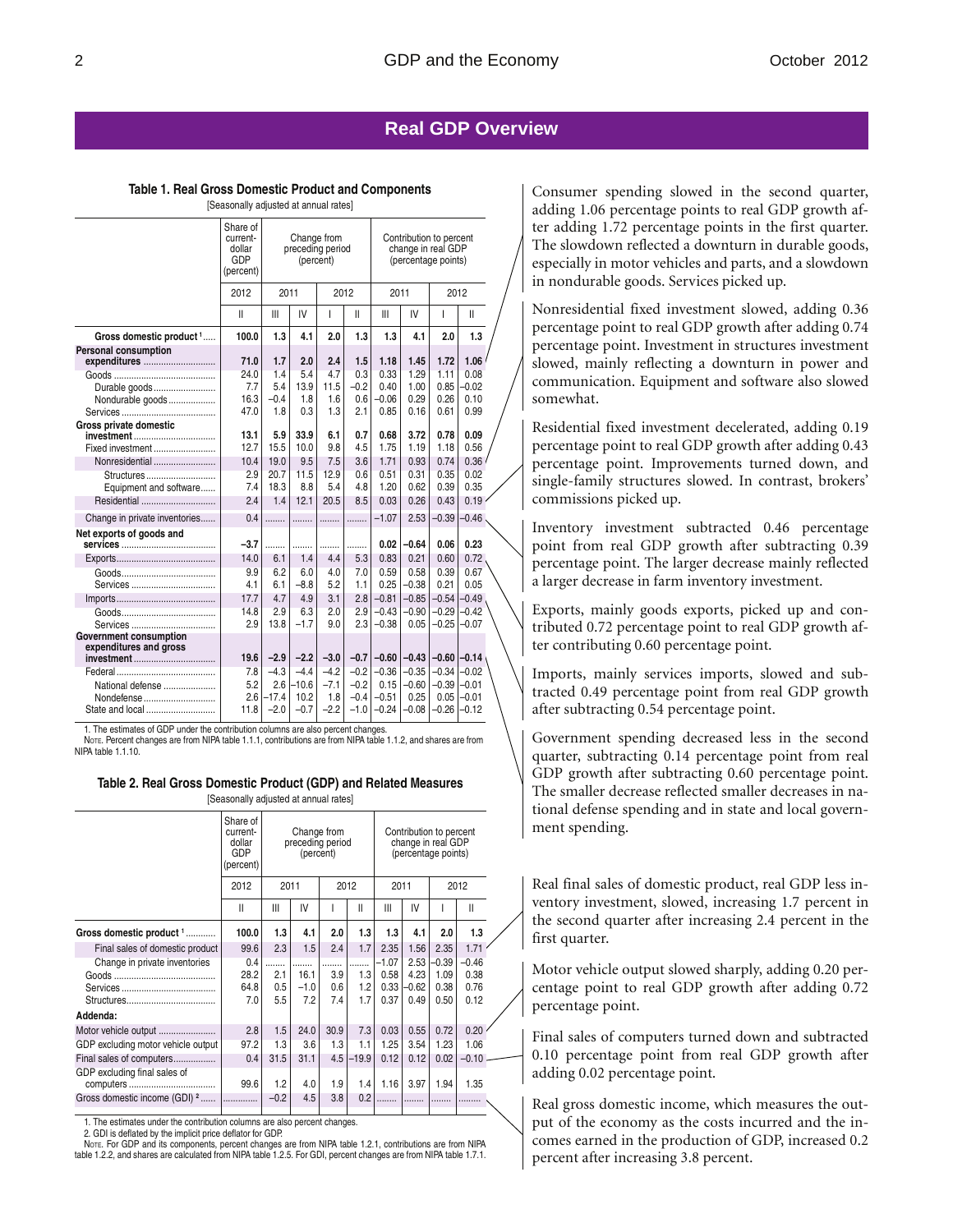#### **Revisions to GDP**

#### **Table 3. Second and Third Estimates for the Second Quarter of 2012**

[Seasonally adjusted at annual rates]

|                                           | Change from<br>Contribution to percent<br>preceding quarter<br>change in real GDP<br>(percentage points)<br>(percent) |                  |                          |                 |                    |                          |  |
|-------------------------------------------|-----------------------------------------------------------------------------------------------------------------------|------------------|--------------------------|-----------------|--------------------|--------------------------|--|
|                                           | Second                                                                                                                | Third            | Third<br>minus<br>second | Second          | Third              | Third<br>minus<br>second |  |
| Gross domestic product (GDP) <sup>1</sup> | 1.7                                                                                                                   | 1.3              | $-0.4$                   | 1.7             | 1.3                | $-0.4$                   |  |
| Personal consumption expenditures         | 1.7                                                                                                                   | 1.5              | $-0.2$                   | 1.20            | 1.06               | $-0.14$                  |  |
|                                           | 0.4                                                                                                                   | 0.3              | $-0.1$                   | 0.09            | 0.08               | $-0.01$                  |  |
|                                           | 0.0                                                                                                                   | $-0.2$           | $-0.2$                   | 0.00            | $-0.02$            | $-0.02$                  |  |
|                                           | 0.5                                                                                                                   | 0.6              | 0.1                      | 0.09            | 0.10               | 0.01                     |  |
|                                           | 2.4                                                                                                                   | 2.1              | $-0.3$                   | 1.11            | 0.99               | $-0.12$                  |  |
| Gross private domestic investment         | 3.0                                                                                                                   | 0.7              | $-2.3$                   | 0.40            | 0.09               | $-0.31$                  |  |
|                                           | 5.1                                                                                                                   | 4.5              | $-0.6$                   | 0.63            | 0.56               | $-0.07$                  |  |
|                                           | 4.2                                                                                                                   | 3.6              | $-0.6$                   | 0.43            | 0.36               | $-0.07$                  |  |
|                                           | 2.8                                                                                                                   | 0.6              | $-2.2$                   | 0.08            | 0.02               | $-0.06$                  |  |
| Equipment and software                    | 4.7                                                                                                                   | 4.8              | 0.1                      | 0.34            | 0.35               | 0.01                     |  |
|                                           | 8.9                                                                                                                   | 8.5              | $-0.4$                   | 0.20            | 0.19               | $-0.01$                  |  |
|                                           |                                                                                                                       |                  |                          | $-0.23$         | $-0.46$            | $-0.23$                  |  |
| Net exports of goods and services         | .                                                                                                                     | .                |                          | 0.32            | 0.23               | $-0.09$                  |  |
|                                           | 6.0                                                                                                                   | 5.3              | $-0.7$                   | 0.82            | 0.72               | $-0.10$                  |  |
|                                           | 7.3                                                                                                                   | 7.0              | $-0.3$                   | 0.70            | 0.67               | $-0.03$                  |  |
|                                           | 3.0                                                                                                                   | 1.1              | $-1.9$                   | 0.12            | 0.05               | $-0.07$                  |  |
|                                           | 2.9                                                                                                                   | 2.8              | $-0.1$                   | $-0.51$         | $-0.49$            | 0.02                     |  |
|                                           | 2.5                                                                                                                   | 2.9              | 0.4                      | $-0.37$         | $-0.42$            | $-0.05$                  |  |
|                                           | 4.6                                                                                                                   | 2.3              | $-2.3$                   | $-0.13$         | $-0.07$            | 0.06                     |  |
| Government consumption expenditures and   |                                                                                                                       |                  |                          |                 |                    |                          |  |
|                                           | $-0.9$                                                                                                                | $-0.7$           | 0.2                      | $-0.18$         | $-0.14$            | 0.04                     |  |
|                                           | $-0.1$<br>$-0.1$                                                                                                      | $-0.2$<br>$-0.2$ | $-0.1$<br>$-0.1$         | $-0.01$<br>0.00 | $-0.02$<br>$-0.01$ | $-0.01$<br>$-0.01$       |  |
|                                           | $-0.3$                                                                                                                | $-0.4$           | $-0.1$                   | $-0.01$         | $-0.01$            | 0.00                     |  |
|                                           | $-1.4$                                                                                                                | $-1.0$           | 0.4                      | $-0.17$         | $-0.12$            | 0.05                     |  |
| Addenda:                                  |                                                                                                                       |                  |                          |                 |                    |                          |  |
|                                           | 2.0                                                                                                                   | 1.7              | $-0.3$                   | 1.97            | 1.71               | $-0.26$                  |  |
| Gross domestic purchases price index      | 0.8                                                                                                                   | 0.7              | $-0.1$                   | .               |                    |                          |  |
|                                           | 1.6                                                                                                                   | 1.6              | 0.0                      | .               |                    |                          |  |

1. The estimates for GDP under the contribution columns are also percent changes.

The third estimate of the percent change in real GDP was 0.4 percentage point less than the second estimate. The average revision (without regard to sign) between the second estimate and the third estimate is 0.3 percentage point. The downward revision to the percent change in real GDP primarily reflected downward revisions to inventory investment, to consumer spending, and to exports.

The revision to consumer spending primarily reflected a downward revision to spending for services. Within services, the largest contributor to the revision was financial services and insurance, specifically, portfolio management and investment advice services and financial service charges and fees. The revision was based on the incorporation of newly available secondquarter Census Bureau quarterly services survey data and newly available Federal Deposit Insurance Corporation *Call Report* data.

The revision to inventory investment primarily reflected a downward revision to farm inventories, based on the incorporation of revised farm income statistics from the Economic Research Service. These data, which were released too late to be incorporated into last month's estimate, reflected the effects of this summer's extreme hot weather and drought in the Midwest on farm production. (See "Effects of the 2012 Midwest Drought on the NIPA Estimates" on page 6.)

The revision to exports was mostly to services exports. Within services, the largest contributor to the revision was travel, based on the incorporation of revised data from the international transactions accounts.

#### **Source Data for the Third Estimates**

The third estimate of GDP for the second quarter of 2012 incorporated the following source data.

*Personal consumption expenditures:* Census Bureau retail sales for June (revised) and quarterly services survey data for the second quarter (new) and Federal Deposit Insurance Corporation *Call Report* data for the second quarter (new).

*Nonresidential fixed investment:* Census Bureau construction spending (value put in place) data for May and June (revised) and quarterly services survey data for the second quarter (new).

*Residential fixed investment:* Census Bureau construction spending (value put in place) data for May and June (revised).

*Change in private inventories:* manufacturers' and trade inventories for June (revised) and farm income statistics (revised) from the Economic Research Service of the U.S. Department of Agriculture.

*Exports and imports of goods and services:* Bureau of Economic Analysis international transactions accounts data for April, May, and June (revised).

*Government consumption expenditures and gross investment:* Census Bureau construction spending (value put in place) data for May and June (revised).

*GDP prices:* export and import prices for April, May, and June (revised), and Federal Reserve Board *Call Report* data for the second quarter (new).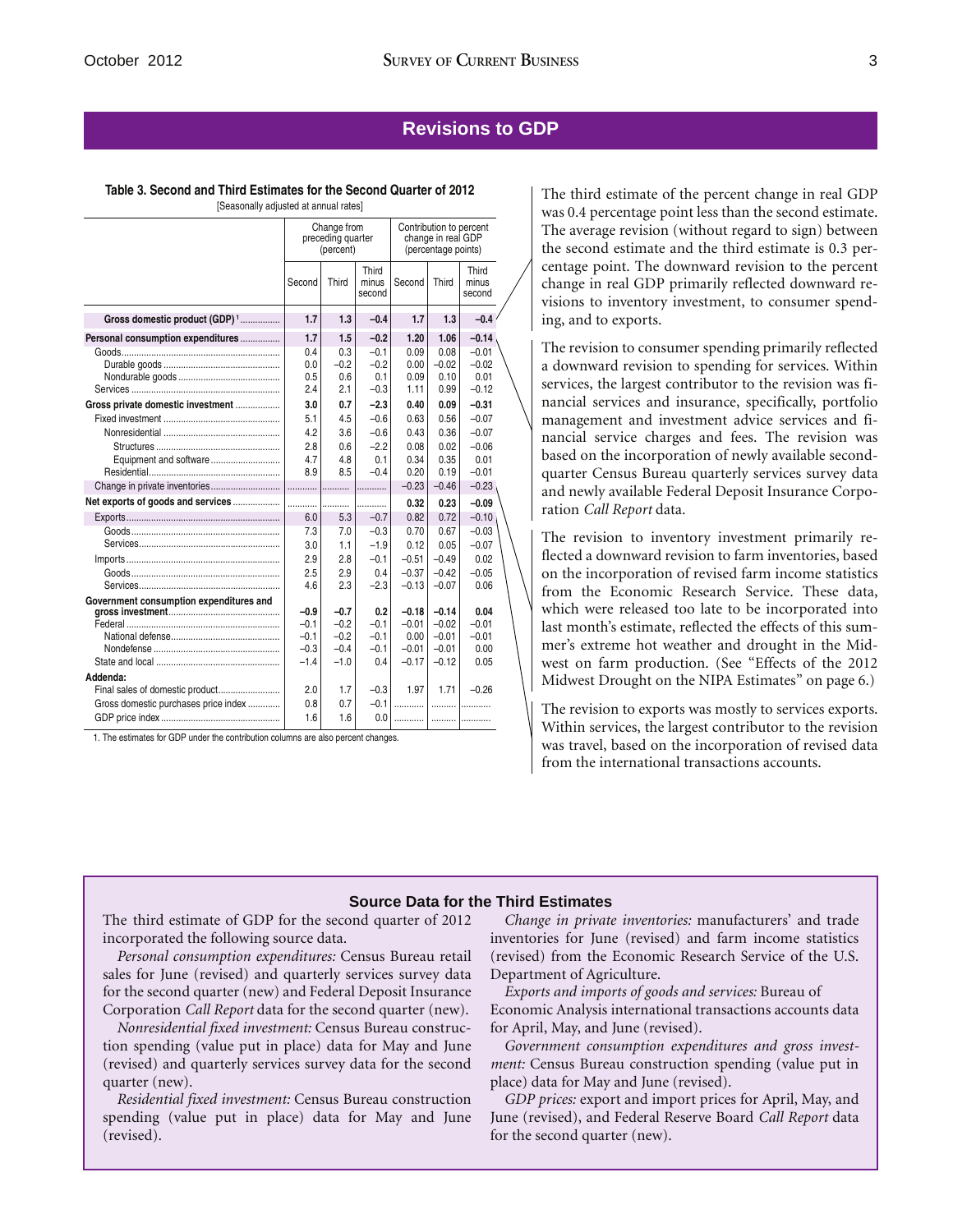### **Corporate Profits**

**Table 4. Corporate Profits** [Seasonally adjusted]

| $\sim$                                           |                                           |                                   |        |                     |         |        |                                       |               |         |  |
|--------------------------------------------------|-------------------------------------------|-----------------------------------|--------|---------------------|---------|--------|---------------------------------------|---------------|---------|--|
|                                                  |                                           | Billions of dollars (annual rate) |        | Percent change from |         |        |                                       |               |         |  |
|                                                  | Change from<br>Level<br>preceding quarter |                                   |        |                     |         |        | preceding quarter<br>(quarterly rate) |               |         |  |
|                                                  | 2012                                      | 2011                              |        | 2012                |         | 2011   |                                       | 2012          |         |  |
|                                                  | Ш                                         | Ш                                 | IV     |                     | Ш       | Ш      | IV                                    |               | Ш       |  |
| <b>Current production measures:</b>              |                                           |                                   |        |                     |         |        |                                       |               |         |  |
| Corporate profits                                | 1,921.9                                   | 29.6                              | 122.6  | $-53.0$             | 21.8    | 1.6    | 6.7                                   | $-2.7$        | 1.1     |  |
| Domestic industries                              | 1,485.3                                   | 18.0                              | 119.5  | $-5.0$              | $-11.9$ | 1.3    | 8.6                                   | $-0.3$        | $-0.8$  |  |
| Financial                                        | 389.2                                     | 14.9                              | 88.0   | $-12.3$             | $-39.7$ | 4.4    | 24.9                                  | $-2.8$        | $-9.3$  |  |
| Nonfinancial                                     | 1,096.1                                   | 3.2                               | 31.4   | 7.3                 | 27.8    | 0.3    | 3.1                                   | 0.7           | 2.6     |  |
| f.<br>Rest of the world                          | 436.5                                     | 11.5                              | 3.1    | $-48.0$             | 33.6    | 2.6    |                                       | $0.7 - 10.7$  | 8.4     |  |
| Receipts from the rest of<br>the world           | 641.5                                     | $-8.3$                            | $-5.0$ | $-13.7$             | 10.0    | $-1.3$ | $-0.8$                                | $-2.1$        | 1.6     |  |
| Less: Payments to the rest<br>of the world       | 205.0                                     | $-19.9$                           | $-8.2$ | 34.4                | $-23.6$ | $-8.9$ | $-4.0$                                | 17.7          | $-10.3$ |  |
| Less: Taxes on corporate<br>income               | 443.3                                     | $-23.1$                           | 8.4    | 83.2                | $-10.3$ | $-6.0$ | 2.3                                   | 22.5          | $-2.3$  |  |
| Equals: Profits after tax                        | 1,478.5                                   | 52.7                              | 114.3  | $-136.2$            | 31.9    | 3.7    | 7.8                                   | $-8.6$        | 2.2     |  |
| Net dividends                                    | 747.5                                     | 18.4                              | 12.0   | 9.2                 | 20.4    | 2.7    | 1.7                                   | 1.3           | 2.8     |  |
| Undistributed profits from<br>current production | 731.0                                     | 34.2                              | 102.3  | $-145.5$            | 11.6    | 4.7    |                                       | $13.4 - 16.8$ | 1.6     |  |
|                                                  | 1.841.8                                   | 41.9                              | 139.4  | $-169.8$            | 6.0     | 2.3    | 7.5                                   | $-8.5$        | 0.3     |  |

NOTE. Levels of these and other profits series are shown in NIPA tables 1.12, 1.14, 1.15, and 6.16D.

Profits from current production increased \$21.8 billion, or 1.1 percent at a quarterly rate, in the second quarter after decreasing \$53.0 billion, or 2.7 percent, in the first quarter.

Domestic profits of financial corporations decreased \$39.7 billion, or 9.3 percent, after decreasing \$12.3 billion, or 2.8 percent.

Domestic profits of nonfinancial corporations increased \$27.8 billion, or 2.6 percent, after increasing \$7.3 billion, or 0.7 percent.

Profits from the rest of the world increased \$33.6 billion, or 8.4 percent, after decreasing \$48.0 billion, or 10.7 percent. In the second quarter, receipts increased \$10.0 billion, and payments decreased \$23.6 billion.

Taxes on corporate income decreased \$10.3 billion, or 2.3 percent, after increasing \$83.2 billion, or 22.5 percent, in the first quarter. About \$43 billion of the firstquarter increase in taxes reflected the effect of the expiration of "bonus depreciation" in 2011.

Net dividends increased \$20.4 billion, or 2.8 percent, after increasing \$9.2 billion, or 1.3 percent.

#### **Measuring Corporate Profits**

Corporate profits is a widely followed economic indicator used to gauge corporate health, assess investment conditions, and analyze the effect on corporations of economic policies and conditions. In addition, corporate profits is an important component in key measures of income.

BEA's measure of corporate profits aims to capture the income earned by corporations from current production in a manner that is fully consistent with the national income and product accounts (NIPAs). The measure is defined as receipts arising from current production less associated expenses. Receipts exclude income in the form of dividends and capital gains, and expenses exclude bad debts, natural resource depletion, and capital losses.

Because direct estimates of NIPA-consistent corporate profits are unavailable, BEA derives these estimates in three steps.

First, BEA measures profits before taxes to reflect corporate income regardless of any redistributions of income through taxes. Estimates for the current quarter are based on corporate earnings reports from sources including the Census Bureau Quarterly Financial Report, Federal Deposit Insurance Corporation *Call Reports,* other regulatory reports, and tabulations from corporate financial reports. The estimates are benchmarked to Internal Revenue Service (IRS) data when these data are available for two reasons: the IRS data are based on well-specified accounting definitions, and they are comprehensive, covering all incorporated businesses—publicly traded and privately held—in all industries.

Second, to remove the effects of price changes on inventories valued at historical cost and of tax accounting for inventory withdrawals, BEA adds an inventory valuation adjustment that values inventories at current cost.

Third, to remove the effects of tax accounting on depreciation, BEA adds a capital consumption adjustment (CCAdj). CCAdj is defined as the difference between capital consumption allowances (tax return depreciation) and consumption of fixed capital (the decline in the value of the stock of assets due to wear and tear, obsolescence, accidental damage, and aging).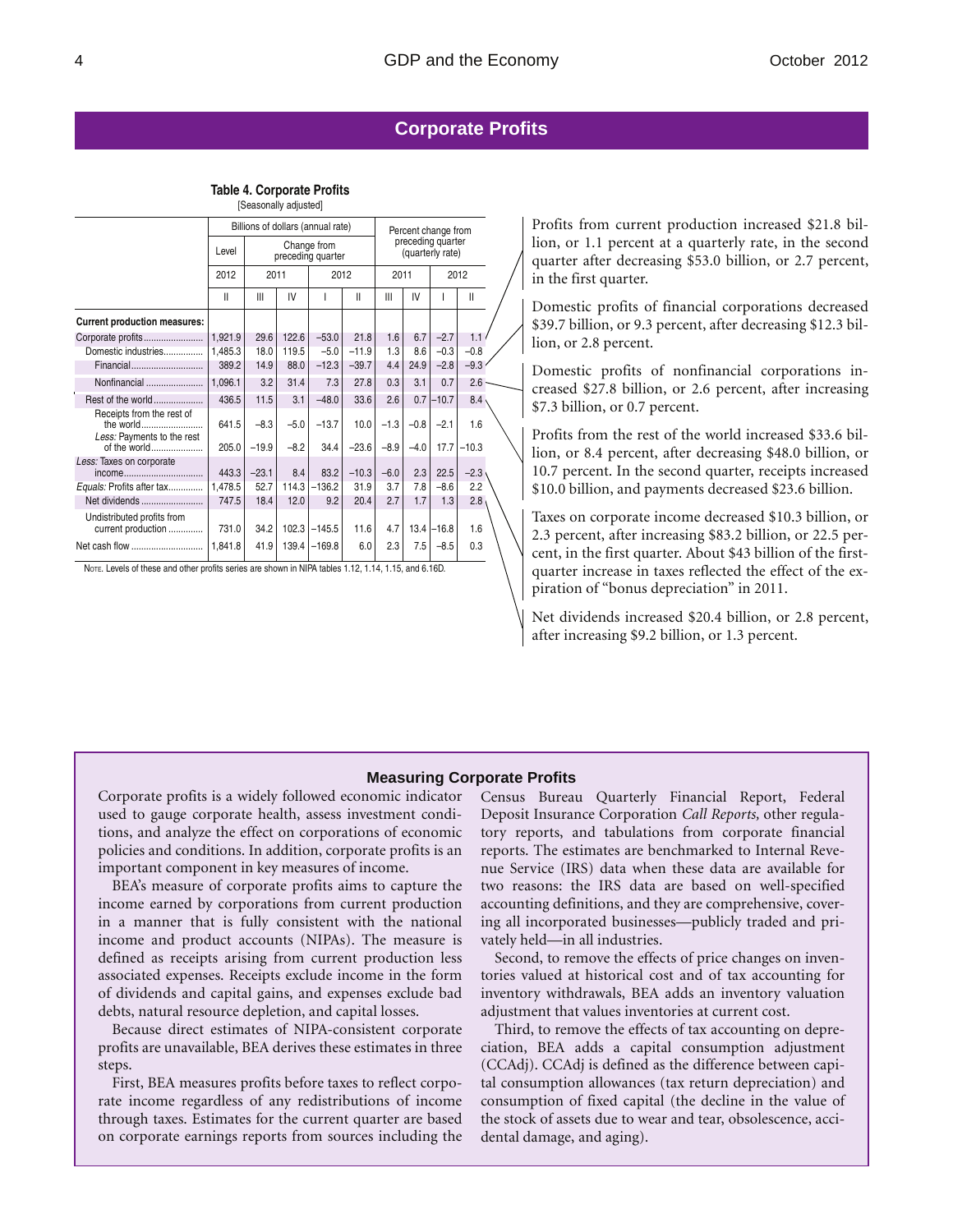,

### **Corporate Profits by Industry**

**Table 5. Corporate Profits by Industry**

| [Seasonally adjusted]                                     |                        |                                  |                    |                                   |                     |                        |                                       |                       |                    |  |
|-----------------------------------------------------------|------------------------|----------------------------------|--------------------|-----------------------------------|---------------------|------------------------|---------------------------------------|-----------------------|--------------------|--|
|                                                           |                        |                                  |                    | Billions of dollars (annual rate) | Percent change from |                        |                                       |                       |                    |  |
|                                                           | Level                  | Change from<br>preceding quarter |                    |                                   |                     |                        | preceding quarter<br>(quarterly rate) |                       |                    |  |
|                                                           | 2012                   |                                  | 2011               |                                   | 2012                | 2011                   |                                       | 2012                  |                    |  |
|                                                           | Ш                      | Ш                                | IV                 | ı                                 | Ш                   | Ш                      | IV                                    | I                     | $\mathsf{II}$      |  |
| Industry profits:                                         |                        |                                  |                    |                                   |                     |                        |                                       |                       |                    |  |
| Profits with IVA                                          | 2,124.3                | 34.2                             | 124.7              | 177.3                             | 23.5                | 1.9                    | 6.9                                   | 9.2                   | 1.1                |  |
| Domestic industries                                       | 1.687.7                | 22.6                             | 121.5              | 225.4                             | $-10.2$             | 1.7                    | 9.0                                   | 15.3                  | $-0.6$             |  |
| Financial                                                 | 441.9                  | 15.2                             | 88.3               | 12.1                              | $-39.3$             | 4.2                    | 23.2                                  | 2.6                   | $-8.2$             |  |
| Nonfinancial                                              | 1,245.8                | 7.4                              | 33.2               | 213.4                             | 29.0                | 0.8                    | 3.4                                   | 21.3                  | 2.4                |  |
| Utilities<br>Manufacturing<br>Wholesale trade             | 41.3<br>372.8<br>149.6 | $-26.3$<br>19.7<br>10.6          | 4.9<br>37.0<br>0.7 | 23.2<br>77.6<br>28.6              | 3.0<br>9.3<br>15.0  | $-72.0$<br>8.6<br>11.2 | 47.2<br>14.9<br>0.6                   | 154.4<br>27.2<br>27.0 | 7.7<br>2.5<br>11.2 |  |
| Retail trade<br>Transportation and                        | 136.4                  | 1.9                              | 17.1               | 17.7                              | $-2.2$              | 1.9                    | 16.5                                  | 14.7                  | $-1.6$             |  |
| warehousing<br>Information                                | 55.0<br>118.6          | $-0.2$<br>$-2.7$                 | 3.9<br>$-2.1$      | 7.2<br>24.4                       | $-1.7$<br>8.8       | $-0.3$<br>$-3.1$       | 8.6<br>$-2.4$                         | 14.4<br>28.5          | $-3.0$<br>8.0      |  |
| Other nonfinancial<br>Rest of the world                   | 372.2<br>436.5         | 4.4<br>11.5                      | $-28.3$<br>3.1     | 34.7<br>$-48.0$                   | $-3.1$<br>33.6      | 1.2<br>2.6             | $-7.7$<br>0.7                         | 10.2<br>$-10.7$       | $-0.8$<br>8.4      |  |
| Addenda:<br>Profits before tax (without<br>IVA and CCAdi) | 2,108.2                | $-0.4$                           | 97.1               | 188.1                             | $-16.3$             | 0.0                    | 5.3                                   | 9.7                   | $-0.8$             |  |
| Profits after tax (without IVA<br>and CCAdj)              | 1,664.9<br>16.0        | 22.8<br>34.4                     | 88.8<br>27.7       | 104.8<br>$-10.8$                  | $-6.0$<br>39.7      | 1.6                    | 6.0<br>.                              | 6.7                   | $-0.4$             |  |
| CCAdi                                                     | $-202.4$               | $-4.6$                           | $-2.1$             | $-230.3$                          | $-1.7$              | .                      |                                       |                       |                    |  |

Nore. Levels of these and other profits series are shown in NIPA tables 1.12, 1.14, 1.15, and 6.16D.<br>IVA Inventory valuation adjustment CCAdj Capital consumption adjustment

IVA Inventory valuation adjustment

Profits with inventory valuation adjustment (IVA) increased \$23.5 billion, or 1.1 percent, in the second quarter after increasing \$177.3 billion, or 9.2 percent, in the first quarter.

Profits of domestic industries decreased \$10.2 billion, or 0.6 percent, after increasing \$225.4 billion, or 15.3 percent.

Profits of domestic financial industries decreased \$39.3 billion, or 8.2 percent, after increasing \$12.1 billion, or 2.6 percent.

Profits of domestic nonfinancial industries increased \$29.0 billion, or 2.4 percent, after increasing \$213.4 billion, or 21.3 percent. The deceleration reflected a deceleration in manufacturing industries, a downturn in "other" nonfinancial industries, a deceleration in utilities, a downturn in retail trade industries, decelerations in information industries and in wholesale trade industries, and a downturn in transportation and warehousing.

#### **Chart 2. Corporate Profits With Inventory Valuation Adjustment: Change From the Preceding Quarter, 2012:II**



#### **Corporate Profits by Industry**

Industry profits are corporate profits by industry with inventory valuation adjustment (IVA). The IVA removes the effect of price changes on inventories. The IVA is the difference between the cost of inventory withdrawals at acquisition cost and replacement cost. Ideally, BEA would also add the capital consumption adjustment (CCAdj) for each industry. However, estimates of the CCAdj are only available for two broad categories: total financial industries and total nonfinancial industries. For more information about BEA's methodology, see "Corporate Profits" in *Concepts and Methods of the U.S. National Income and Product Accounts* at [www.bea.gov/methodologies/index.htm.](www.bea.gov/methodologies/index.htm)